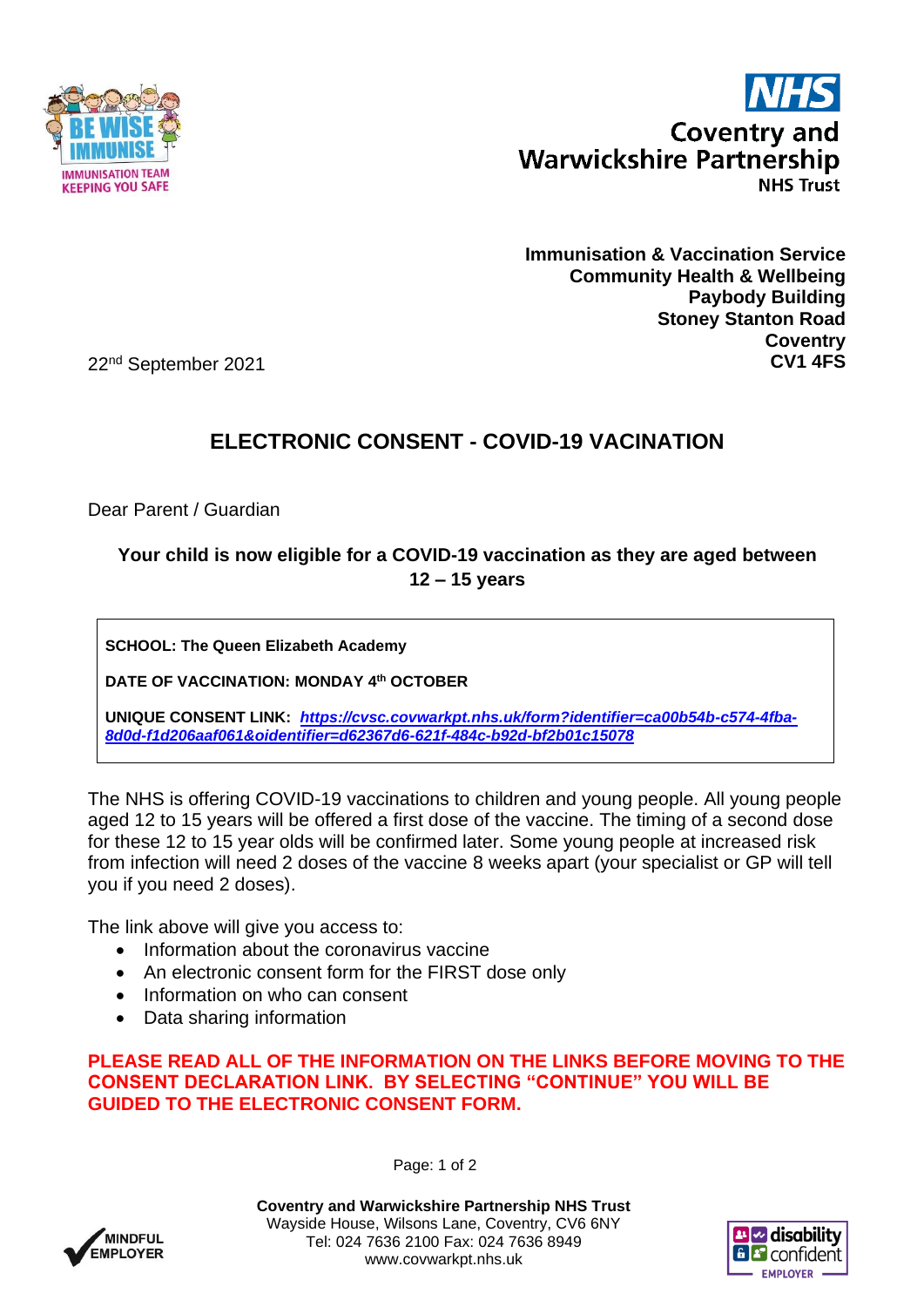Once you click Submit **you will receive a unique submission number to confirm your econsent form has been received**. Please make a note of this number before closing your internet browser in case you have a query.

Please note, if you have more than 1 child at the school you will need to **complete a separate form** for each child by clicking on the link again.

If you decide you **do not** want your child vaccinated against Coronavirus, please indicate this on the electronic consent form, giving the reason.

## **THE ABOVE LINK FOR YOUR SCHOOL WILL CLOSE ON: THURSDAY 30TH SEPTEMBER AT 12:00 NOON**

If you change your mind change about consent after submitting a form, please DO NOT complete another form as this results in duplicates and can delay vaccination due to mismatching of information. We ask that you instead email the covid immunisation team (email address below) with the following:

- Your child's full name / Your child's Date Of Birth / Your child's school.
- Consent decision/status that is already submitted and the reason for change

If you have any queries please contact the Covid vaccination school team across Coventry/Warwickshire:

Email: CWPTSchoolCovidVaccinations@covwarkpt.nhs.uk

Yours faithfully

## **Coventry & Warwickshire School Aged Immunisation Service**

**Coventry and Warwickshire Partnership NHS Trust**

Working in partnership with local health and social care partners across Coventry and Warwickshire:





Page: 2 of 2

**Coventry and Warwickshire Partnership NHS Trust** Wayside House, Wilsons Lane, Coventry, CV6 6NY Tel: 024 7636 2100 Fax: 024 7636 8949 www.covwarkpt.nhs.uk